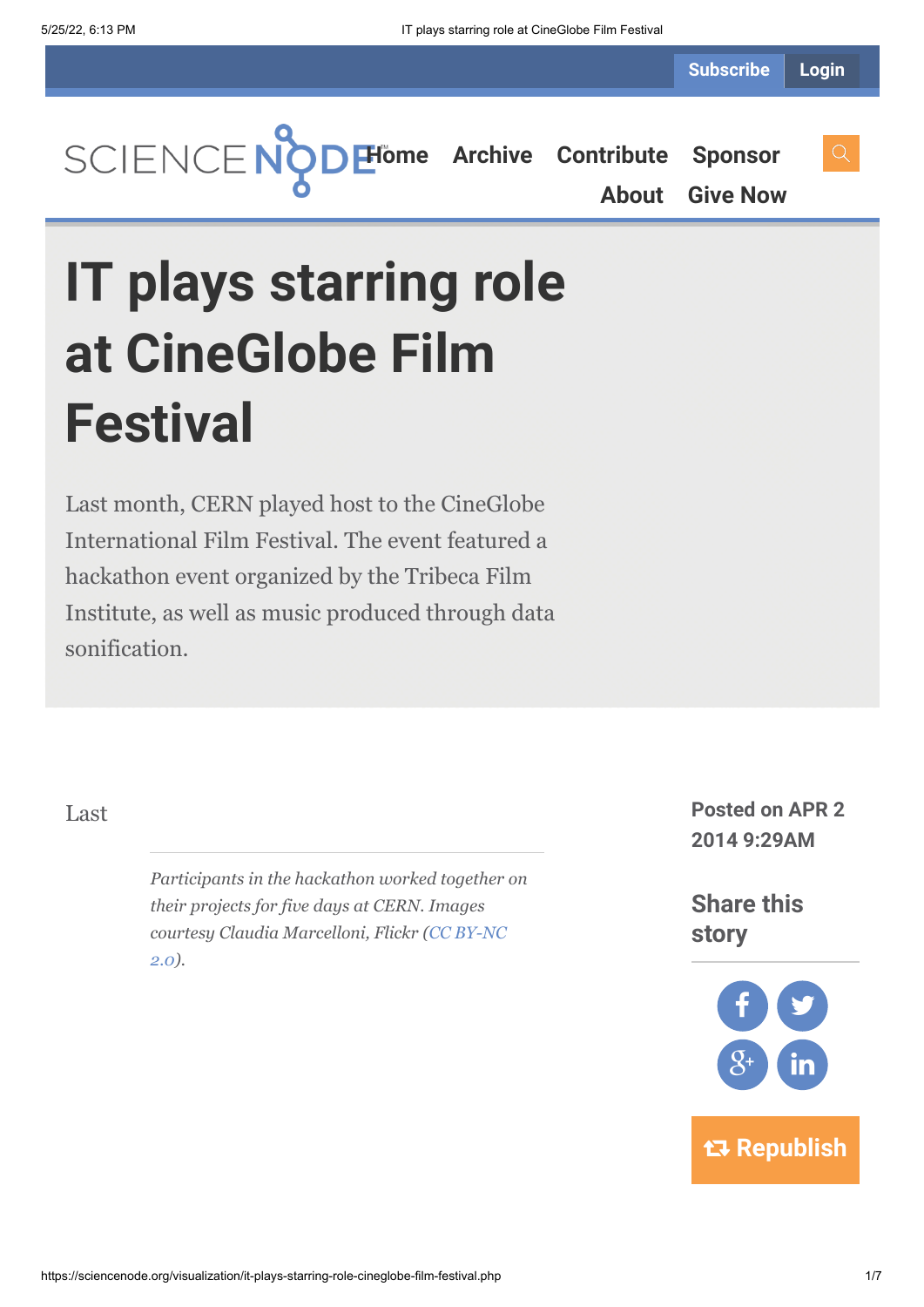5/25/22, 6:13 PM **IT plays starring role at CineGlobe Film Festival** 



*Click the image above to watch videos of physicists Michael Doser, Sebastiano Mariazzi, and John Ellis explaining antimatter.*



*Particle Fever follows six scientists in the run up to [the discovery of the Higgs boson, a feat made](http://www.isgtw.org/visualization/nobel-prize-physics-role-grid) possible thanks to grid computing.*





*Music courtesy GÉANT/Domenico Vicinanza.*

[hackathon](https://tribecafilminstitute.org/events/detail/tribeca_hacks_story_matter) [at C](http://cineglobe.ch/)[ER](http://www.cern.ch/)[N as part of the CineGlobe](http://cineglobe.ch/) International Film Festival. The event saw filmmakers, artists, and storytellers descend upon

![](_page_1_Figure_10.jpeg)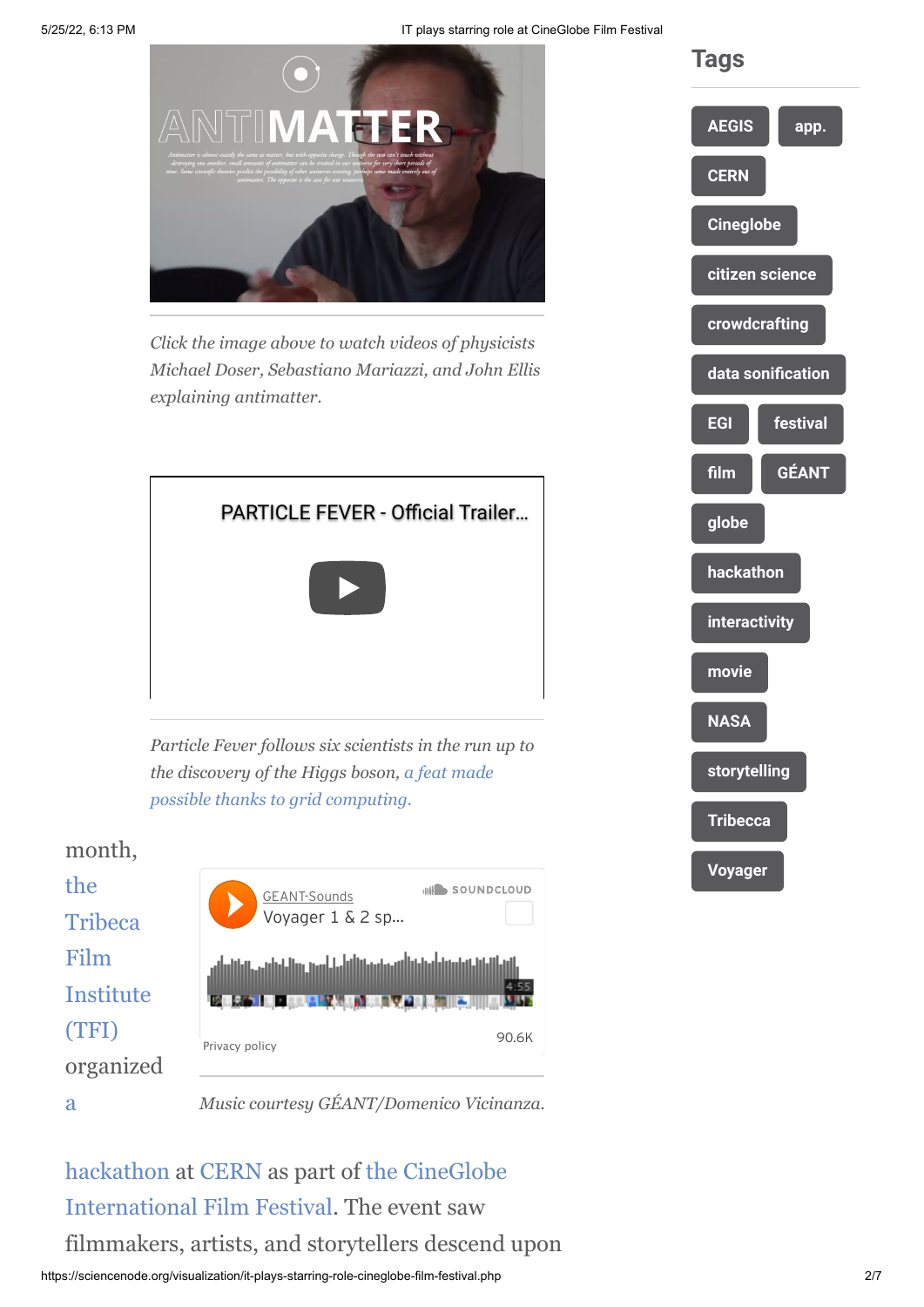## **[Worlds: The Kepler Planet](https://vimeo.com/47408739?embedded=true&source=video_title&owner=7131424) Candidates**

03:21

*The candidate planets shown in this video were detected around 1770 unique stars, but are animated in orbit around a single star. They are drawn to scale with accurate radii, orbital periods, and orbital distances. Video courtesy Alex Parker ([CC BY-NC-SA 3.0\)](http://creativecommons.org/licenses/by-nc-sa/3.0/).*

Geneva, Switzerland, but also computer programmers, web developers, and videogame [designers. The 42 participants from across the](https://tribecafilminstitute.org/blog/detail/meet_our_tribeca_hacks_story_matter_participants) globe worked day and night to produce a range of exciting media works. Each team contained at least one member who could code and these skills were put to use to create games, apps, and other interactive experiences.

"We want filmmakers to think about these technologies as part of their toolkit," says Ingrid Kopp, director of digital initiatives at TFI. "Coders have a completely different way of thinking and it can be very fruitful to get creative people to think in this way, too." Amelie Leenhardt, who co-ran the hackathon with Opeyemi Olukemi, agrees: "It's an exploration of a new way of telling stories," she says. "The goal is to have filmmakers include new technologies in their practice."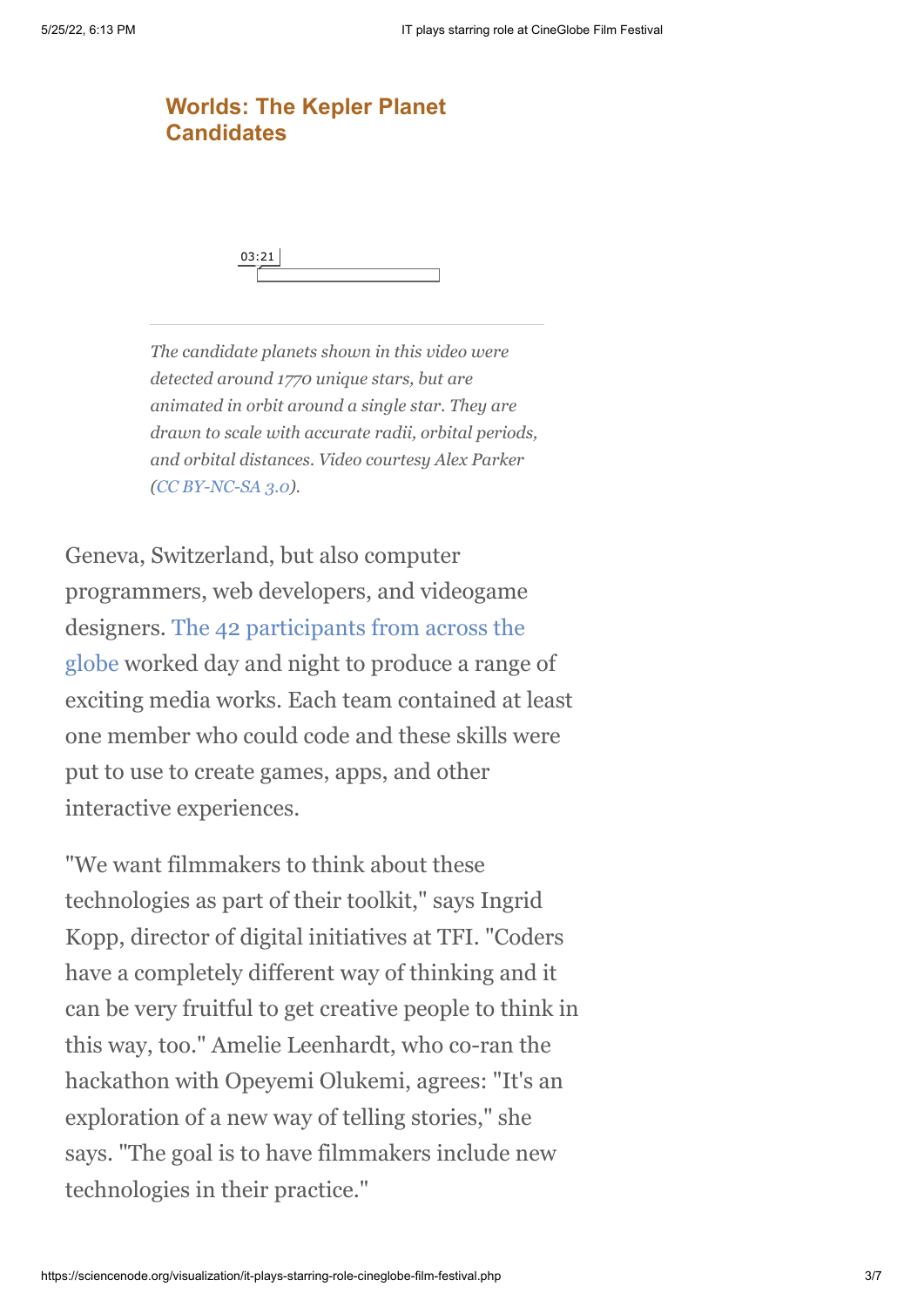One of the hackathon teams developed a game about virus outbreaks, which uses information from players' Twitter feeds to define the characteristics of the viruses and white blood cells that do battle in the game. Players will also be able to customize their viruses and white blood cells in the game, which team member Mark Meinykowycz says "is designed to spread knowledge and raise awareness about viruses, immunology and vaccines." Fellow team member Eric Drier, from web design company [Upian,](http://fr.wikipedia.org/wiki/Upian) explains that with further development the game could even be used to model future virus outbreaks and help researchers understand how diseases spread.

[Meanwhile, one team hacked a Microsoft Kinect](http://en.wikipedia.org/wiki/Kinect) motion-sensing device to help explain the concept of emergence, while another used heart-rate and [electroencephalography](http://en.wikipedia.org/wiki/Electroencephalography) sensors to customize viewers' experiences while watching video footage about climate change. Finally, one team at the hackathon decided to focus upon antimatter and [CERN's AEgIS experiment](http://aegis.web.cern.ch/aegis/), which seeks to determine how antihydrogen molecules interact with gravity. They worked on [a basic mobile app](http://antimatter.meteor.com/mobile) which allows viewers to influence the content - in [this case videos of prominent CERN physicists](http://antimatter.meteor.com/whatismatter) explaining antimatter - shown on screen. They also worked on [a short online game,](http://antimatter.meteor.com/game) which will encourage people to take part in a citizen science experiment that enables participants to help [analyse the data created by the AEgIs experiment](http://home.web.cern.ch/about/updates/2013/08/join-dots-measure-antimatter). "I've never been to anything like this before, but I enjoyed it a lot," says team member Ben Segal,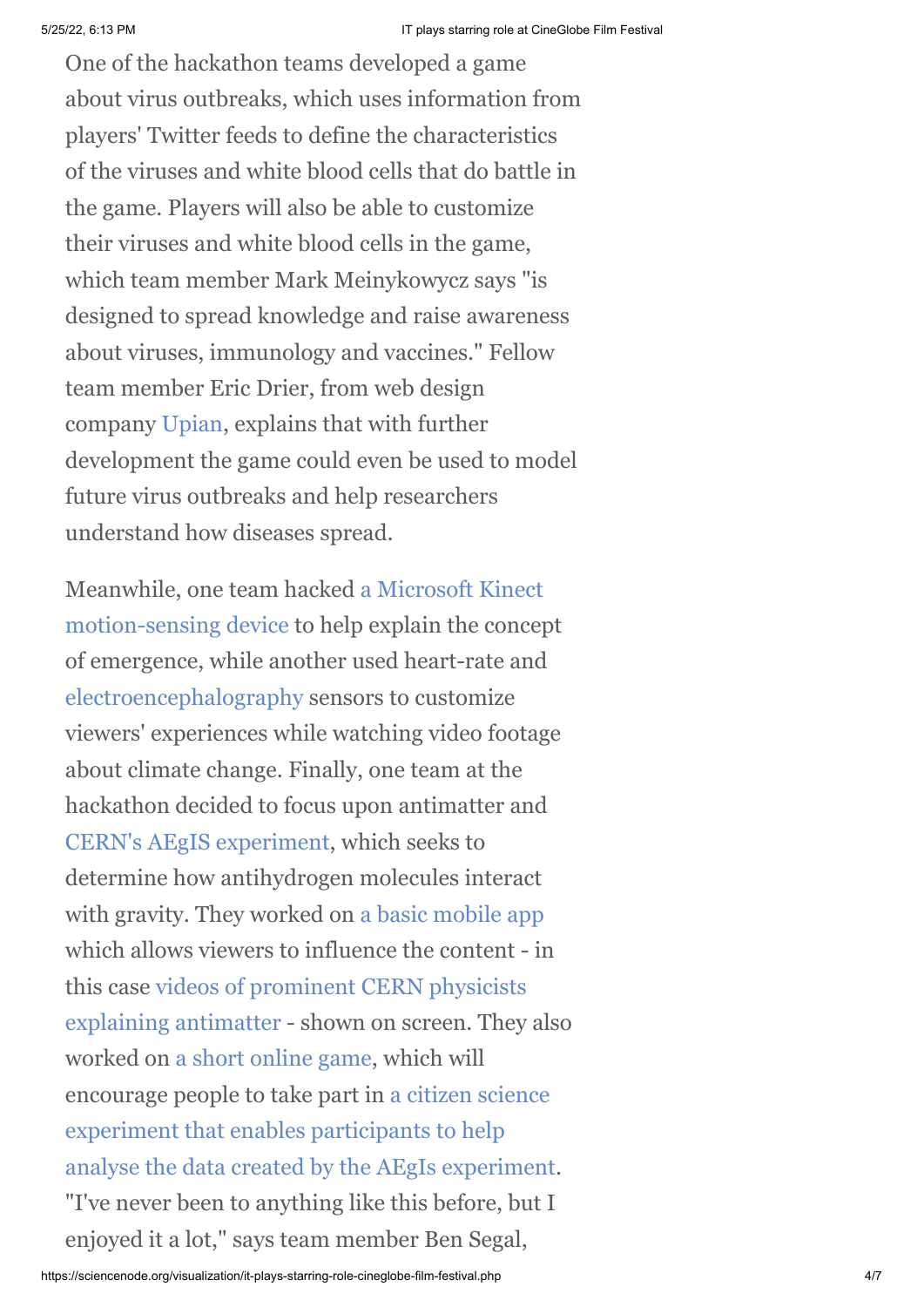CERN honorary staff member and chief technology officer of [the Citizen Cyberscience Centre.](http://www.citizencyberscience.net/) "Hopefully, what we've created will lead people to play [the CrowdCrafting game.](http://crowdcrafting.org/app/antimatter/)"

Other highlights of the CineGlobe festival included a discussion on internet privacy and the Swiss premiere of [Particle Fever,](http://particlefever.com/) a film chronicling the launch of [the Large Hadron Collider](http://home.web.cern.ch/topics/large-hadron-collider) at CERN. On the last evening of the festival, audience members were also treated to a live musical performance by [Domenico Vicinanza](http://www.isgtw.org/advanced-search/results/domenico%20vicinanza). Vicinanza, who is network services product manager at [GÉANT,](http://www.geant.net/Pages/default.aspx) the pan-European research and education network, created the piece through a process known as 'data sonification'. With the help of the European Grid [Infrastructure, he was able to create an up-tempo](http://www.egi.eu/) [duet from the data collected by NASA's Voyager 1](http://voyager.jpl.nasa.gov/) and 2 space probes. Read more about this in our recent article '*[A musical duet from the edge of our](http://isgtw.org/spotlight/musical-duet-edge-our-solar-system) solar system'*.

Finally, CineGlobe attendees were also treated to a screening of 'Worlds: The Kepler Planet [Candidates', created by Alex Parker, a po](http://vimeo.com/47408739)st-doctoral [researcher in planetary science at the Harvard-](http://www.cfa.harvard.edu/)Smithsonian Center for Astrophysics. The animation shows 2,299 of the exoplanet candidates discovered by [NASA's Kepler mission](http://kepler.nasa.gov/). CineGlobe awarded Parker [the 'Data Visualization Prize'](http://cineglobe.ch/blog/2013/10/20/cineglobe-data-visualization-award-goes-to-worlds-by-director-alex-parker/) at last October's [Imagine Science Film Festival](http://www.imaginesciencefilms.org/festival-2013/2013-showtimes/) for this work.

*- Andrew Purcell*